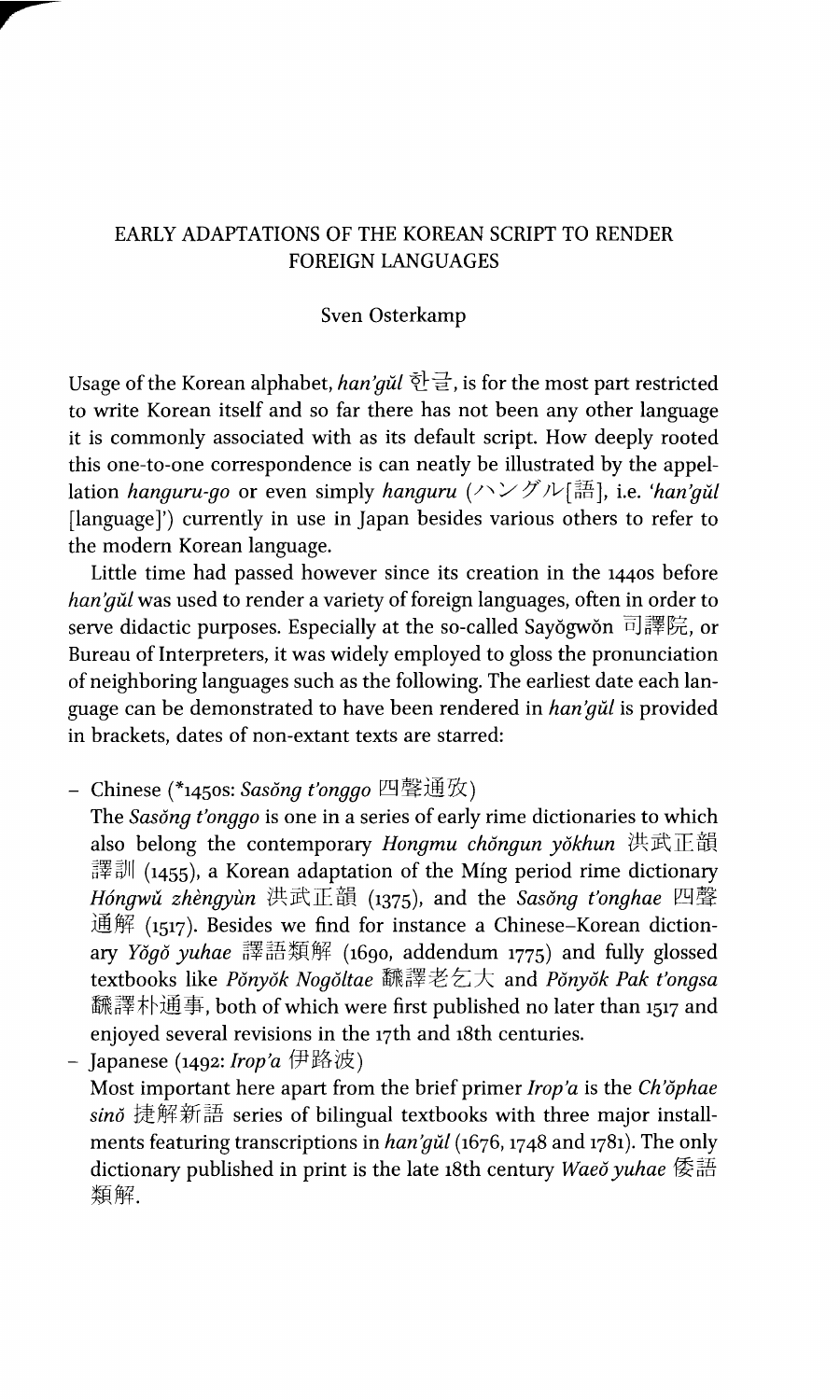- Ryūkyūan (1501: "Ŏŭm pŏnyŏk" 語音翻譯)

Among the languages taught at the Bureau Ryūkyūan was clearly secondary. In 1437, for instance, students of Japanese were made to take up the study of Ryūkyūan as well, but sources are silent on the teaching materials used. While not compiled at the Bureau, *han'gul* transcriptions of interest are also found in the early 19th century *P'yohaerok ¥Wf4flijdf!J<* besides the above-mentioned "Oum ponyok", an appendix to Haedong chegukki 海東諸國紀 (1471).

Manchu (\*1704: *Ch'ŏngŏ nogŏltae* 清語老乞大)

The extant works on Manchu mostly date from the second half of the 18th century. Among the textbooks we find revisions of *Ch'ongo nogoltae*  (1765), *Samyŏk ch'onghae* 三譯總解 (1774), *P'alsea* 八歳兒 and *Soaron* 小兒論 (both 1777; all four previously published in \*1704); to these we can add two dictionaries, namely *Tongmun yuhae* 同文類解 (1748) and *Han Ch'ongmun'gam* 漢清文鑑 (1779?).

- Mongolian (\*1737: *Ch'ŏphae mongŏ* 捷解蒙語)

All extant works on Mongolian date from the year 1790: Revised editions of the textbooks *Ch'ophae mongo* and *Mongo nogoltae* 蒙語老乞大 (previously published in  $*_{1741}$ ,  $*_{1766}$ ) as well as a new edition of the dictionary *Mongo yuhae* 蒙語類解 (first edition \*1768).

To a greater or lesser extent all of these languages differ from Korean in respect to their inventory of sounds as well as their phonotactical rules to combine these sounds. Apart from a certain conservativeness in writing-namely in that letters that dropped out along with the corresponding phonemes in Korean over the course of its history were retained (e.g.  $\langle z \rangle$   $\triangle$  )<sup>1</sup>—this lead to a range of innovations, or to put it differently, to a number of deviations from the prototypical usage of the script as used to write Korean.

In the following some of the more important deviations from common usage will be outlined, largely drawing upon works for the instruction in Chinese, Japanese and Manchu at the Bureau of Interpreters, with some additional materials of later times unrelated to the Bureau.

# *Additional Letters*

The dividing line between (compositionally complex) letters and cases involving diacritical marks is hard to draw at times. For practical purposes we will consider a circle placed *outside* the syllable block as a diacritical mark, whereas one placed below or next to a consonant letter and integrated into the syllable block proper as part of a complex letter.

# *Type A: Doubled base letter*

Since the days of its creation *han 'gut* included several letters unnecessary to write Korean proper, but indispensable when it came to reducing early Sino-Korean and especially Chinese to writing. As early as 1448 a rime dictionary for a prescriptive system of Sino-Korean character readings was published in form of the *Tongguk chongun* 東國正韻. The system was relatively short-lived and replaced before the end of the century, in all likeliness mainly due to fact that it contained distinctions not to be found in Korean (and thus likewise not in Sino-Korean as it was in actual use either). It is exactly these distinctions which gave rise to the first type of additional letters: those formed by means of doubling a given base letter.

In order to imitate the tripartite distinction between voiceless unaspirated *(quánqīng* 全清), voiceless aspirated *(cìqīng* 次清) and voiced unaspirated obstruent initials (quánzhuó 全濁) found in Chinese, distinct letters for voiced obstruents had to be added. This was done by doubling the letters used for initially voiceless unaspirated obstruents as shown in table 1 together with the regular letters for aspirates (only the pronunciation in word-initial position if used for Korean proper is indicated for the base letters).<sup>2</sup>

84

<sup>&#</sup>x27; While McCune-Reischauer romanization is used here for Korean names and titles, it is insufficient for the transcription of the entire repertoire of *han'gulletters,* i.e. including those discussed in the following. Therefore, an expanded and somewhat modified version ofYale romanization has been adopted instead for these purposes, in which the basic consonants are transcribed the same, but which also provide transcriptions for all the special letters used for Chinese and other languages (on which see tables 1, 2 and 5). Concerning vowels (cf. table 8),  $\langle A, 0 \rangle$  and likewise  $\langle A, 1 \rangle$  is written instead of Yale  $\langle A, 0 \rangle$  and  $\langle A, 0 \rangle$ wu> respectively, which is arguably a more intuitive choice of symbols, but also helps avoiding ambiguities involving  $\langle w \rangle$   $\overline{S}$ . Finally,  $\langle \varphi \rangle$  is used instead of  $\langle e \rangle$ , but  $\langle e, \varepsilon \rangle$  is written for the *modem* monophthongs deriving *historically* from the diphthongs written  $\langle$  ay> here; Yale has  $\langle$  ey, ay> for these instead, regardless of their actual phonetic realization at the relevant time.

<sup>&</sup>lt;sup>2</sup> It is commonly believed that the letter <h> already stood for [h] at the time of the alphabet's creation-that is, just as it does today-, but for various reasons an original  $[x]$ seems likely, which underwent lenition only later on.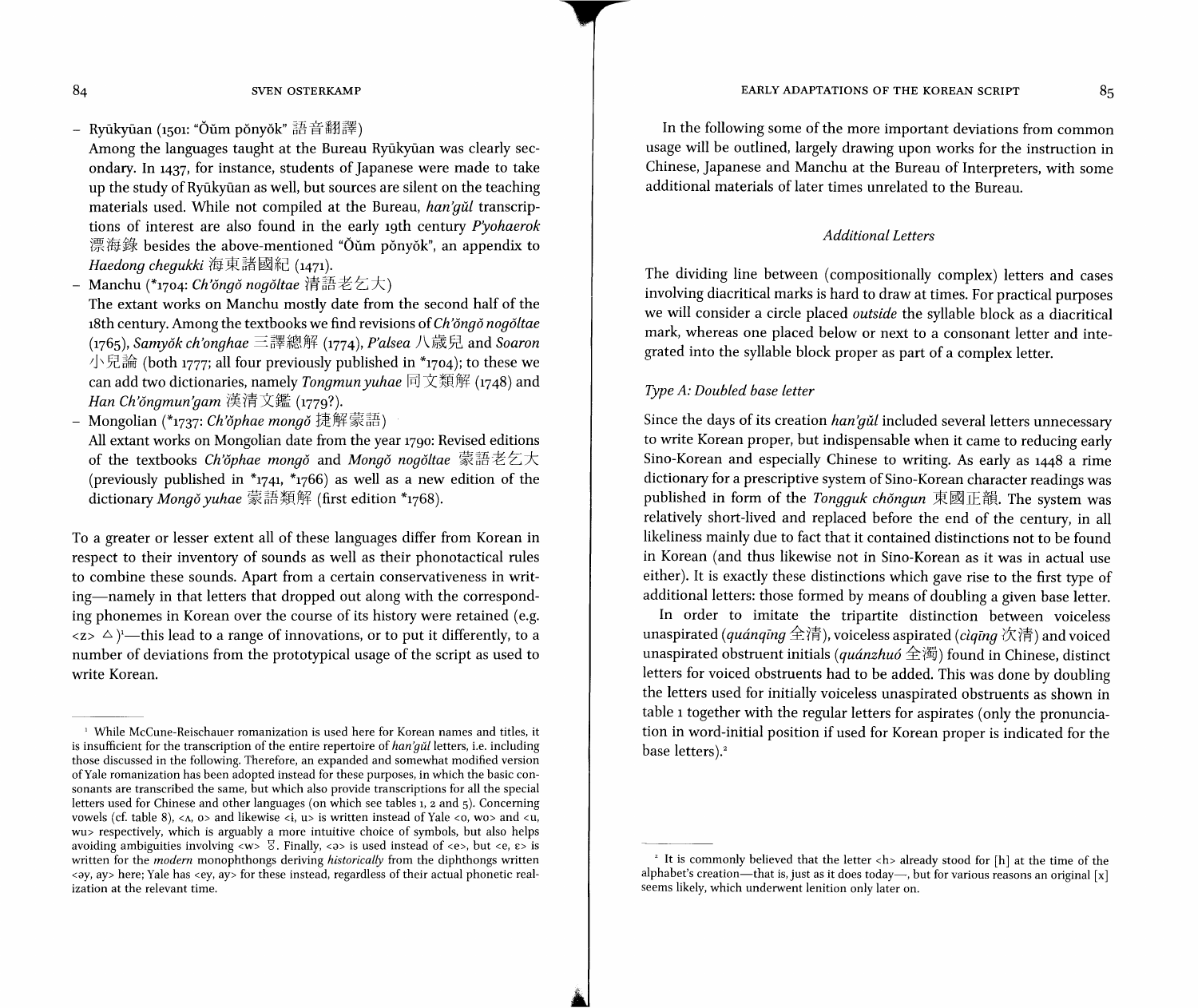#### SVEN OSTERKAMP

|  | Table 1. Base and derived letters |
|--|-----------------------------------|
|--|-----------------------------------|

|                                              |                         | 匸                                  | 日                                  | 大                             | 入                                    | ਠੋ                 |
|----------------------------------------------|-------------------------|------------------------------------|------------------------------------|-------------------------------|--------------------------------------|--------------------|
| base letters<br>(voiceless)                  | k<br>$[{\rm k}]$        | t<br>$[\mathbf{t}]$                | p<br>[p                            | c<br>$[\mathbf{t}]$           | S<br>[s]                             | h<br>[h] ([x])     |
| derived letters<br>(voiced /<br>glottalized) | 77                      | 叿                                  | . HH                               | ᄍ                             | ᄊ                                    | ਠੌਠੋ               |
|                                              | g<br>[g]                | d<br>$[\mathrm{d}]$                | b<br>[b]                           | $\left[ \mathrm{d}\!z\right]$ | $\mathbf{Z}% _{0}$<br>$[\mathrm{z}]$ | $\mathbf x$<br>[x] |
|                                              | kk<br>[k']              | tt<br>[t']                         | pp<br>[p']                         | cc<br>$[\mathbf{t}]$          | SS<br>[s']                           | hh<br>[h'] ([x'])  |
|                                              | ㅋ                       | Е                                  | $\overline{\mathbf{u}}$            | 夫                             |                                      |                    |
| derived letters<br>(aspirated)               | kh<br>[k <sup>h</sup> ] | th<br>$\lceil t^{\text{h}} \rceil$ | ph<br>$\lceil \mathbf{p^h} \rceil$ | ch<br>$\lceil$ tsh]           |                                      |                    |

Another set of such doubled letters to indicate voiced consonants in Chinese will be dealt with below under type C. Outside Sino-Korean or renderings of Chinese the derived letters given above are commonly considered to render geminate or glottalized obstruents just as in current usage. As overt borrowings from Chinese were accompanied by their respective characters in early printed text, their presence would then have triggered the derived letters' voiced reading as opposed to an interpretation as geminates.

In passing a further letter created in the same way deserves mentioning, namely  $\langle$ nn>  $\mathcal{U}$ , which is found both in Korean texts and in foreign language materials. As <n>  $\mathrel{\cup}$  already renders a voiced /n/, it is obvious at first sight that here the doubling of the base letter can only be understood as standing for gemination or long articulation. The attestations of <nn> provided by Nam (1997: 354)-in all of which it renders /nn/ as the result of assimilation of stem-final  $/h/$  to the initial  $/n/$  of an attached suffixconfirm this.

At least in the materials on Japanese there are then also cases of <nn> clearly rendering a long nasal. In the 1676 print of the *Ch 'ophae sino* for instance we find Japanese *nan=no* 'what? + attributive' written as <nanno> 나또 (X/32b). The exact motivation here and elsewhere is somewhat unclear, it is safe to say however that in the works on Japanese it is always the geminate reading of the doubled letters that is intended, never the voiced one as with Chinese.

Table 2. Letters with circle beneath

| base letters<br>(bilabial)       | H   | $\overline{M}$                             | ΗН         |                                              |
|----------------------------------|-----|--------------------------------------------|------------|----------------------------------------------|
|                                  | p   | ph<br>$\mathsf{I} \mathsf{p} \mathsf{h}$ , | 1b I       | m<br>$\lceil m \rceil$                       |
| derived letters<br>(labiodental) | 보   | 꾱                                          | 뵁          | 뭉                                            |
|                                  | ΙfΙ | fh<br>[քև)]                                | v<br>l v l | w<br>$\lceil v \rceil$ ( $\lceil w \rceil$ ) |

# *Type B: Base letter plus circle*

Unlike bilabials, labiodentals are lacking altogether in Korean,<sup>3</sup> while the variety of Chinese recorded in the above-mentioned materials had a stable phonemic opposition of bilabials versus labiodentals (zhòng chúnyin 重唇音 'heavy lip sounds' versus *qīng chúnyīn* 輕唇音 'light lip sounds' in traditional terminology). A truthful transcription thus required means to differentiate the two types of labials. In view of the fact that the Chinese labiodentals developed out of earlier bilabials it is unsurprising to find the letters for labiodentals being similarly derived in a regular fashion from the already existing set of letters for bilabials: simply by adding a circle beneath the base letter (see table 2).

The distinction between <f>  $\overline{5}$  and <fh> $\overline{5}$  appears to be a theoretical one and is, in all likeliness, merely etymologically motivated:  $|f|$  from  $|p|$ could be written as <f>  $\overline{5}$ , while /f/ from /ph/ would then give <fh>  $\overline{5}$ . In fact however, <fh> was not even used in the earliest works like *Hongmu chongun yokhun* or *Sasong t'onggo.* In the explanatory notes to the latter (item 4), which are quoted and thus preserved in the later *Sasong t'onghae*, its author Sin Sukchu 申叔舟 (1417-1475) explicitly mentions the non-existence of such a distinction in contemporary Chinese and his decision to use <f> throughout. Some examples of how the base letters as well as the derived ones were used to render Chinese are provided in table 3 (taken from *Hongmu chongun yokhun* XI, rime 5; the initials in the modern standard pronunciation given here in Pinyin for the sake of comparison are straightforward, but note: *b* [p], *p* [ph]).

<sup>&</sup>lt;sup>3</sup> Maybe apart from a short-lived phoneme—the pronunciation of which in intervocalic position is usually considered to have been bilabial  $[\beta]$  but which might perhaps have been labiodental [v]-as the result of lenition of original  $/p/$ , intervocalically [b].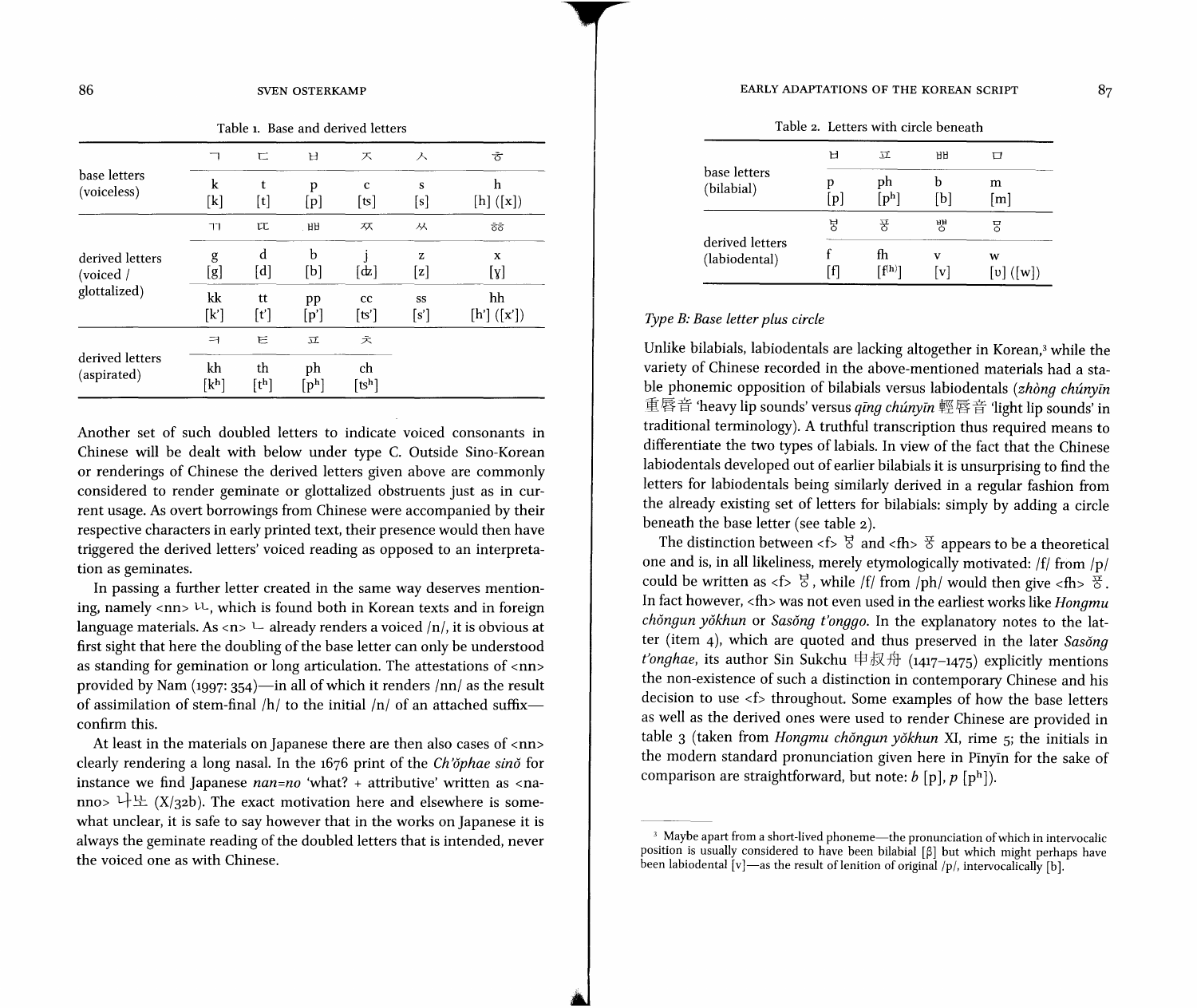## 88 SVEN OSTERKAMP

Table 3. Examples for the two labial series

| character            | bù 布        | pù 鋪                | bù 步      | $m\dot{u}$ 暮         |
|----------------------|-------------|---------------------|-----------|----------------------|
| bilabial initials    | pu 부        | phu $\frac{\pi}{2}$ | $bu$ 뿌    | $mu \nightharpoonup$ |
| character            | fù 付        |                     | fù $\chi$ | wù 務                 |
| labiodental initials | <b>fi</b> 早 | ( <i>fhu</i> 平)     | νu 뿌      | wu 루                 |

In the *Irop'a* of 1492 both  $\leq$  and even  $\leq$  fh> are used to render the bilabial fricative of Japanese, but in a rather unsystematic fashion and in fact only in one portion of the work. In another portion  $\langle$ ph> and also  $\langle$ h> are found instead. Syllabic /u/ is further rendered here as <wu> $\frac{18}{7}$  once, which is reminiscent of several early European transcriptions of the Japanese syllabary: To name but a few cases, Meister (1692: plate "Das Japansche A.B.C.") writes "wu", Muller (1694: "Syllabarium Japanicum geminum") similarly "wou" and Overmeer Fisscher (1833: plate "Het Japansch Alphabet met zogenaamde Katakane letters") has "woe". However the main bulk of works on Japanese used at the Bureau, all published during the course of the 17th and 18th centuries, makes no use of the set of letters <f, fh,  $v, w$ . The only early source on Ryūkyūan on the other hand, the "Oum pŏnyŏ $k$ " of 1501, uses <w> for word-initial  $w$ - on several occasions (all for the first person pronoun wan), but none of the other letters.<sup>4</sup>

Out of the four derived letters only  $\leq$   $\frac{1}{6}$  occurs regularly in works on languages other than Chinese. Labiodental /f/ in Manchu is exclusively rendered as <f> in works using what might be termed a narrow transcription (i.e. making use of special letters and diacritical marks, on the latter of which see below), while those using a broad one resort to the best match available in Korean proper, namely  $\langle$ ph $\rangle \mathcal{I}$ . The latter is also the default way to incorporate foreign labial fricatives in borrowings to the present day.

In times postdating the Bureau's activities we find further cases of employing circles to indicate articulations that are different from, yet still similar to some extent to that of the base letters they are attached to. Unlike the early cases with superscript circles, the transcriptions of English found in the quatrolingual vocabulary *Ahakp'yǒn* 兒學編 of 1908

| derived letter               | sound value             | English | transcription                                                                  | page |
|------------------------------|-------------------------|---------|--------------------------------------------------------------------------------|------|
| <f> 0⊥</f>                   | Ħ                       | knife   | $na-i-fi$ 나이 $@$                                                               | 27a  |
| $<$ v> $\circ$ <sup>DH</sup> | [v]                     | have    | $he\nu i$ 해액                                                                   | 51a  |
| $\langle b^1 \rangle$ OX     |                         | thin    | $pin \mathbb{C}$                                                               | 50b  |
|                              | $[\theta]$ ~ $[\delta]$ | mother  | mo-pa 모여                                                                       | 1a   |
| $\langle b^2 \rangle$ OC     |                         | throat  | $\mathit{bi}\text{-}\mathit{lo}\text{-}\mathit{thi} \subseteq \Xi \sqsubseteq$ | 5a   |

use a set of letters derived by placing a circle to the left of the base letter. Labiodental /f/ and /v/ are regularly rendered by <f> (or <0ph>)  $\circ$ <sup>1</sup> and  $\langle v \rangle$  ( $\langle \circ p \rangle$ ) <sup>o</sup> respectively, while the interdentals are transcribed as either <br/>  $\langle$  -^0  $\rangle$  ox or less commonly <br/> <br/>e^2> (<^0) o<br/> without a clear-cut voicing distinction. The derived letters and some sample transcriptions found in this work are presented in table 4.<sup>5</sup>

# *Type C: Mirrored Letters*

Sibilants in Middle Korean are generally deemed to have been alveolar ([s, ts] &c.), possibly with alveopalatal allophones ( $\lceil \varepsilon, \varepsilon \rceil$  &c.) before front vowels or palatal glides. Retroflex articulation seems not to have been known in Korean at any time.

Just as today's standard language the variety of Chinese taught at the Bureau further distinguished a series of retroflex sibilants ( $[s, ts]$  &c.) however, which stood in opposition to the alveolar-or possibly dental, if one follows Sin Sukchu's explanatory notes to his *Sasong t'onggo-and*  alveopalatal ones.

In an attempt to cope with this situation a way of distinguishing between retroflexes and the rest was devised based on the symmetric nature of the sibilant base letters: prolonging the stroke pointing to the lower right indicated retroflex articulation, while doing the same with the one pointing to the lower left indicated absence of such articulation. See table 5 for the letters in question together with their sound values, and

<sup>&</sup>lt;sup>4</sup> The variety of Ryūkyūan reflected in this source is usually considered to have retained /p/ as a stop, either entirely so that labial fricatives did not yet exist at all (thus e.g. Hattori 1979: 89), or at least partially, so that the newer fricative articulation co-existed with the older plosive one (e.g. Tawata 1979: 27 ).

<sup>&</sup>lt;sup>5</sup> Both <sup>ot</sup> and  $\sigma$  are already found in *Waeo yuhae*, needless to say however not to render interdentals, but rather as clusters of nasal plus obstruent, i.e.  $\langle$ ngt> and  $\langle$ ngc>. Occuring each only once (I/45a, I/12a), they are undoubtedly mere misprints for  $\langle$ nt> and <nc> respectively.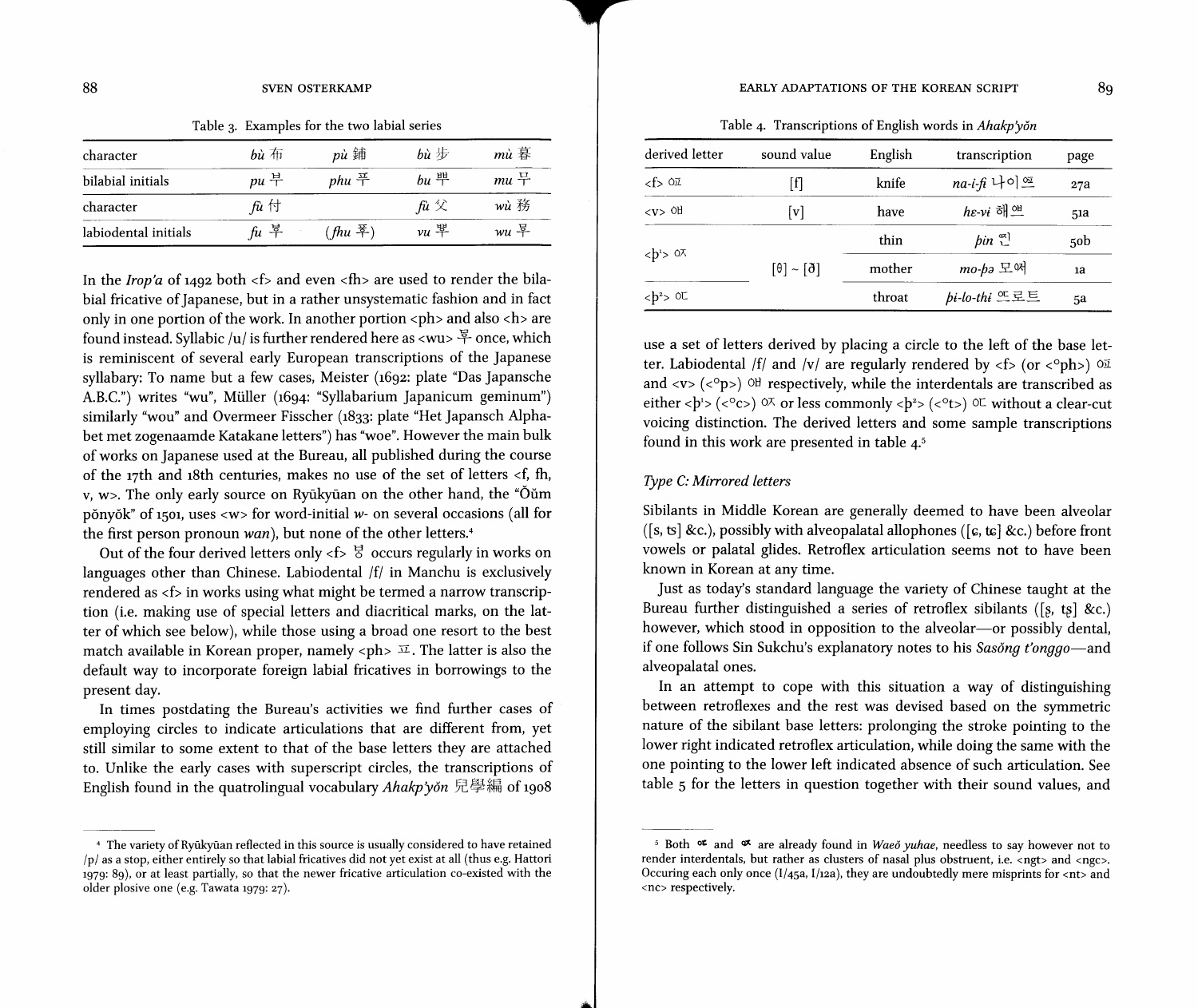## go SVEN OSTERKAMP

|  | Table 5. Mirrored sibilant letters |  |  |
|--|------------------------------------|--|--|
|--|------------------------------------|--|--|

| base letters                                 |                           | ᄊ          | ㅈ                      | 仧                                                      | ᄍ                      |
|----------------------------------------------|---------------------------|------------|------------------------|--------------------------------------------------------|------------------------|
|                                              |                           | M          | ᅎ                      | ★                                                      | $\overline{Z}$         |
| modified base letters<br>$([post-]alveolar)$ | s<br>$\lceil s, c \rceil$ | z<br> z, z | c<br>[ts, tc]          | ch<br>$[\mathbf{t}^{\text{h}}, \mathbf{t}^{\text{h}}]$ | $\lceil dz, dz \rceil$ |
| mirrored letters                             | へ                         | へ          | ᅐ                      | ★                                                      | ᅑ                      |
| (retroflex)                                  | sr<br>l§.                 | zr<br>IZI  | <sub>c</sub> r<br>[ts] | crh<br>$\lceil \mathbf{t}\mathbf{s}^\mathbf{h} \rceil$ | jr<br>[dz]             |

table 6 for illustrations as to how these ten letters were used to transcribe minimal pairs in Chinese (taken from *Hongmu chongun yokhun* IV, first tone, rime 11; the initials in Pinyin are as follows:  $x \lceil \varepsilon \rceil$ ,  $j \lceil \varepsilon \rceil$ ,  $q \lceil \varepsilon \rceil$ ; *sh*  $[s]$ , *zh*  $[ts]$ , *ch*  $[ts^h]$ ).

As far as the basic letter shapes are concerned, parallels or similarities between the Korean and Tibetan scripts have been noticed since the early 19th century, thus for instance by Abel-Rémusat (1820: 83f.), Siebold (1832ff.: VII, 14), Wall (1840: 254ff.) and others. It is also possible however to find parallels between the two scripts on another level, namely in at least one of their approaches of deriving new letters from already existing ones. In Tibetan we thus find a set of letters devised to render retroflex consonants occurring in Sanskrit, all of which are formed by mirroring their non-retroflex counterparts (see table 7; the inherent vowel is ignored in giving the letters' respective sound values). The corresponding 'Phagspa letters are also provided for reference.<sup>6</sup>

In view of the influence the 'Phagspa script as a descendant of the Tibetan script is deemed to have had on *han'gul* ( cf. especially Ledyard 1966 [ 1998]) it is suggestive to see the same principles applied here as well. At least the letters for  $/t$ , th, d, n/ used to write the corresponding sounds in Sanskrit words, as attested in the hexaglot Jūvong guan 居庸關 inscription of 1345, were created by mirroring the base letters for /t, th, d, n/. One can only surmise that 'Phagspa served as a model for *han'gul* here—the analogy at least is perfect.<sup>7</sup>

## EARLY ADAPTATIONS OF THE KOREAN SCRIPT

## *Extension of Possible Syllable Block Structures*

Middle Korean had seven vowels /a, a, o, u,  $\Lambda$ , i, i/, most of which could be followed by an additional palatal glide, the first four also preceded by one. Alternatively  $\vert a, a \vert$  could also be preceded by a labial semivowel. While the letters  $\langle i, a \rangle$  as now have a vertical baseline,  $\langle i, o \rangle$  as have a horizontal one.  $\langle \Delta \rangle$  (nowadays obsolete) consists merely of a single dot, in terms of shaping behavior of syllable blocks however it equals the vowels with horizontal baseline. When two vowel signs with vertical baseline occur together, the second is always <i> to render the off-glide /y/ (phonetically [i]) in a falling diphthong of the type  $/Vy/$ . Vowel signs with horizontal baseline on the other hand do not normally co-occur within a single syllable block. In combinations of vowel signs with horizontal and vertical baselines they only occur in exactly that order. All structures described so far are summarized in table 8.<sup>8</sup>

least at the time of writing he was not aware of the existence of mirrored letters in 'Phagspa: "As for the PP  $[$  = 'Phagspa; S.O.] letter that Hope labels "(N)," I may be making a bad blunder, but I have never seen this letter in other PP lists. It is not even in Hope's list in his other publication (1953). Where did this come from?" (Ledyard 1966: 343 [1998: 413]). It is certainly true that the letters for the retroflexes are indeed somewhat underrepresented in the literature on the script-arguably as most studies focus on either Mongolian or Chinese texts in 'Phagspa script, in neither of which the letters in question ever occurand they were likewise not included in the early lists of 'Phagspa letters, such as those found in *Měnggǔ ziyùn* 蒙古字韻 (1308), *Fǎshū kǎo* 法書考 (1334), *Shūshǐ huiyào* 書史 會要 (1376) or *Yuánshǐ lèibiān* 元史類編 (1706; based on the preceding work). Now, to answer Ledyard's question: Hope's "N" ultimately goes back to its occurance in the Jūyōng guan inscription, part of which he quoted in 1953 in "Schedule IV. A hPhags-pa Sanskrit Text" noting explicitly in the beginning "that reversed N is used for N, as in Tibetan." One is left to wonder, however, why Hope (and a number of earlier and later scholars with him) did not notice the other mirrored letters as well, as in fact even the partial quote in "Schedule IV" alone also features mirrored  $\langle t \rangle$  for instance – not to speak of the longer collated version in all six scripts provided already by Wylie (1870) or the facsimile of the relevant portion found shortly after in Yule (1871, I: plate following page 28). Finally, owing to Bonaparte's magnificent *Documents de l'epoque mongole* (1895) a reproduction of the original inscription had also long been readily available. Clauson (1959: 304), one of Ledyard's other sources on the 'Phagspa script, in fact even touches upon transcriptions of Sanskrit and specifically the Jūyong guan inscription as well, stating clearly: "The other problem, that of representing the cerebral sounds, was solved, as it had been in Tibetan, by reversing the corresponding dental letters."

For more recent inventories of 'Phagspa letters, no longer excluding the mirrored ones, see for instance Junast/Yáng (1984: 381) or Higuchi (2001: 729).

<sup>&</sup>lt;sup>6</sup> 'Phagspa  $sh(a)$   $\overline{a}$  was used to transcribe both Sanskrit *s* [c] and *s* [s] (Higuchi 2001: 731), while what appears to be its mirrored version at first glance is actually the unrelated letter  $\mathbb{L}$ , variously claimed to represent either a glottal stop [?] or a phonetic zero.

<sup>&</sup>lt;sup>7</sup> Incidentally Ledyard (1966: 341 [1998: 411]) even reproduces the mirrored <n> for /n/ in a table taken from Hope (1957: 151), but the following comment leaves no doubt that at

<sup>&</sup>lt;sup>8</sup> The explanation of the script in *Hunmin chongum* 訓民正音 (haerye-bon 解例本 of 1446; 23a) also provides for syllables such as  $/kyA / 2$  and  $/kyi / 2$  (not to be confused with /kay/  $\vec{z}$  and /kiy/  $\vec{z}$ ), which however did not occur in Middle Korean. Note the unusual arrangement here of vowel signs with vertical and horizontal baseline in that order.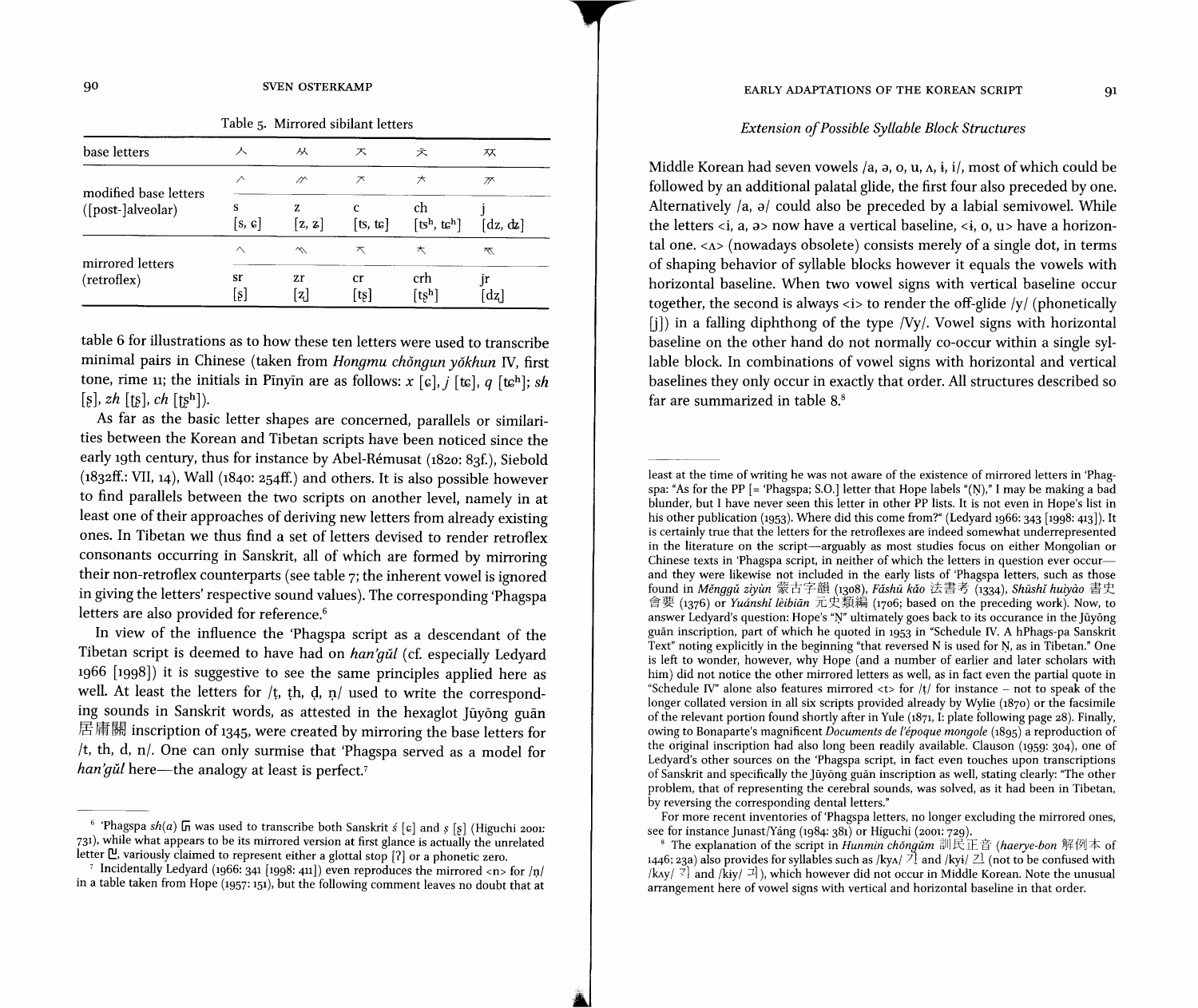## **SVEN OSTERKAMP**

Table 6. Examples for the two sibilant series

| character                                                  | xiān 先 xián 涎 jiān 煎 qiān 千 qián 前       |  |  |
|------------------------------------------------------------|------------------------------------------|--|--|
| non-retroflex initials syen 션 zyen 쎤 cyen 젼 chyen 쳔 jyen 쪈 |                                          |  |  |
| character                                                  | shān 羶 chán 鋋 zhān 氈 chǎn 燀 chán 蟬       |  |  |
| retroflex initials                                         | sryen 션 zryen 쎤 cryen 젼 crhyen 쳔 jryen 션 |  |  |

| Table 7. Mirrored letters for retroflexes in Tibetan and 'Phags-pa |  |  |  |  |  |  |  |  |  |  |
|--------------------------------------------------------------------|--|--|--|--|--|--|--|--|--|--|
|--------------------------------------------------------------------|--|--|--|--|--|--|--|--|--|--|

|                                 | 5           | 뒥                          |                      | ѫ                               | ↫                                          |
|---------------------------------|-------------|----------------------------|----------------------|---------------------------------|--------------------------------------------|
| base letters<br>(non-retroflex) | क्ति        |                            | ᆮ                    | অ                               |                                            |
|                                 | t(a)<br>[t] | th(a)<br>[t <sup>h</sup> ] | d(a)<br>$\mathsf{d}$ | n(a)<br>$\lfloor n \rfloor$     | sh(a)<br>$\left[ \left. c \right] \right.$ |
| mirrored letters<br>(retroflex) | ਰ           | Β                          |                      | 75                              | p,                                         |
|                                 | त्रा        | B                          |                      | ਼∞                              |                                            |
|                                 | t(a)        | th(a)<br>ʻ+h`              | d(a)<br>q            | $\mathbf{n}(\mathbf{a})$<br>lη. | s(a)<br>[8]                                |

|--|--|--|--|--|--|--|

| $S-$      | V              | $-S$ | $\mathbf{V}$             | Vy                                   | yV |                                    | yVy wV wVy |  |
|-----------|----------------|------|--------------------------|--------------------------------------|----|------------------------------------|------------|--|
| (y) / (w) | a              |      | $a +$                    |                                      |    | ay Hya Fyay Hwa <del>나</del> way 내 |            |  |
|           | $\overline{a}$ |      |                          |                                      |    | ə ┤ əy ㅔ yə ㅕ yəy ㅖ wə rㅓ wəy rㅔ   |            |  |
| (y)       | $\mathbf{o}$   |      |                          | $0 - \omega$ ov $1$ yo $11$ yoy $11$ |    |                                    |            |  |
|           | $\frac{1}{u}$  | (y)  |                          | u T uy ने yu TT yuy गी               |    |                                    |            |  |
|           | Λ              |      | $\Lambda$ $\,$ $\,$ $\,$ | $\Delta y$ $\cdot$                   |    |                                    |            |  |
|           | ÷              |      | $i -$                    | $-$ iy $-$                           |    |                                    |            |  |
|           |                |      |                          |                                      |    |                                    |            |  |

|  |  |  |  | Table 9. Examples for extended syllable block structures |
|--|--|--|--|----------------------------------------------------------|
|--|--|--|--|----------------------------------------------------------|

| character                                    | Manchu transcr.      |     | Korean transcr. |  | page  |
|----------------------------------------------|----------------------|-----|-----------------|--|-------|
| liáng 涼                                      | liyang $\mathbb {f}$ |     | liyang 량        |  | I/2b  |
| piāo 飃                                       | piyao                | ง ไ | phiyao <i>业</i> |  | I/16b |
| liǔ 柳                                        | lio                  | ず   | $liu$ 뤼         |  | I/7a  |
| nǚ 女                                         | $nioi$ $\vec{3}$     |     | nyuy 뉘          |  | I/6a  |
| yuè 月                                        | $yuwei$ 3.           |     | yuay 웨          |  | I/3b  |
| $d\check{o}u$ $\overset{\rightharpoonup}{+}$ | $\frac{1}{4}$        |     | tiu 두           |  | I/4b  |

This framework is now considerably expanded when it comes to transcriptions of Chinese and, to a lesser extent, also Manchu, Mongolian and Japanese. We therefore find examples like those found in table of taken from the late 18th century Han Ch'ongmun'gam with syllable blocks arranging vowels with vertical and horizontal baselines in that order  $\langle$  <va-o>, <i-u>), containing two vowels with vertical baseline of which not the second but the first is  $\langle i-ya \rangle$ , combining the first two structures  $(\langle i-ya-0 \rangle)$  or arranging two vowels with horizontal baseline  $(\langle i-u \rangle)$  from top to bottom. Also there are cases which are not special as far as they arrangement is concerned, but which still feature constellations that do not normally occur in Korean, such as tautosyllabic <yuay>. As these are not direct transcriptions of Chinese but rather re-renderings of the Manchu transcriptions found in the *Qīngwénjiàn* 清文鑑 as the model of the Han Ch'ongmun'gam we provide these original transcriptions as well.

As far as vocalism and thus the structure of syllable blocks in this respect is concerned the materials on Japanese yield not exactly much apart from the frequent appearance of  $\langle \text{mou}\rangle \neq 0$  to render part of the stem of the

The prescriptive Sino-Korean readings in Tongguk chongun furthermore allowed /yuya/ in closed and /yuyay/ in open syllables. Later Sino-Korean at least also features the latter in the reading of some characters.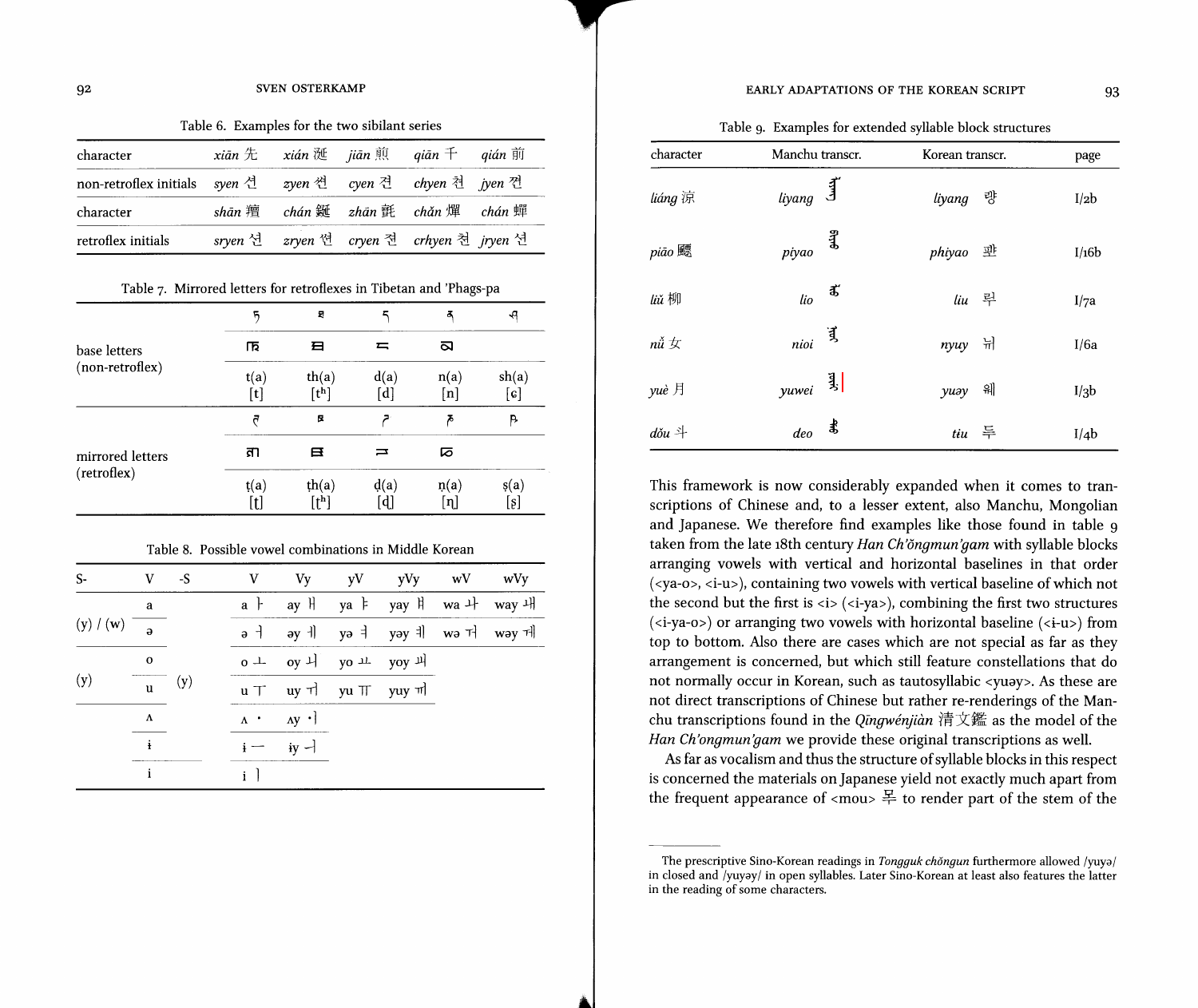Table 10. <,>in *Han Ch'6ngmun'gam* versus spaces in *Qingwerl)ian* 

# 94 SVEN OSTERKAMP

verb *mosu* '(humble for:) to say'. Issues become more interesting when it comes to initial consonant clusters. While Middle Korean had its share of possible clusters, such as <pt>  $H\rightarrow$  +  $\sim$  pst>  $W\rightarrow$  and so on, combinations of nasal plus obstruent for instance were not valid in syllable onsets. It is exactly in this way however that the formerly pre-nasalized obstruents of Japanese were perceived, and likely also actually pronounced. Thus, to render these obstruents in an adequate fashion, initial clusters consisting of a nasal followed by a homorganic obstruent were frequently used in the teaching materials for Japanese, such as <nt>  $\vee$  for */d/* [nd], <mp>  $\Pi$  for  $/b/$   $[m_b]$  and so on.

# *Diacritical and Punctuation Marks*

Diacritical marks can be subdivided into two classes: those whose foreign origin is evident at first sight (type B below) and those for which this does not necessarily hold (type A). The latter category comprises only such diacritics which are so simple in shape-mere dots or short strokes, circles at best-that any claim to a foreign origin suffers from the possibility of independent invention.

# *Type A: Dots or short strokes and circles*

Circles serve as a kind of all-purpose diacritic in *hangul* to indicate a reading different from the default norm. In materials on Manchu and Mongolian it is used to indicate syllable-final /l/ (as opposed to /r/; see below), to keep apart Manchu *u* and *i1* and in various other ways. (Compare also the above-mentioned derived letters consisting of a base letter plus a circle next to or beneath it. As these are integrated into the syllable blocks instead of being placed outside of them, it seems inappropriate to regard them as diacritical marks at par with those discussed here. Graphically however they use the same means.)

The tone marks (pangjŏm 傍點 'side dots') used also for Korean proper in early texts usually took the shape of short strokes, but they were obviously created after Chinese models-the same indeed as gave birth to diacritical marks inJapanese writing to be discussed presently. Somewhat less certain but still quite probable is the assumption of Chinese influence when it comes to punctuation marks.

Korean was originally written without spacing as was Chinese and also Japanese, but Mongolian and consequently also Manchu did make use of spacing. Whenever these were written in transcription only the need

| definition of <i>rishi</i> $\boxplus$ $\hat{\mathbb{R}}$ 'solar eclipse':                             |   |                         |
|-------------------------------------------------------------------------------------------------------|---|-------------------------|
| šun, biyai yabure de teisulebufi<br>dalibuha (be, šun jembi sembi).                                   |   | 슌<br>휴<br>뱨<br>Å.<br>٥I |
| "(it is called <i>šun jembi</i> when)<br>the sun is covered, the moon<br>in its motion having met it" |   | 부<br>근<br>부<br>히        |
| (the portion in round brackets is<br>left out in Han Ch'ŏngmun'gam)                                   | ະ |                         |

arose to retain the information on segmentation provided by spaces in the original scripts. This was the case for instance with the longer definitions in the *Han Ch'ongmun'gam.* These were adapted from those found in Manchu in the *Qingwenjian,* but are given here in *han'gul* only. Wherever the original Manchu has a white space, the Korean transcription adds a comma-like <, > under the lower right corner of the preceding syllable block. Compare Table 10 which reproduces one sample definition from the *Han Ch'ongmun'gam* (I/3b) together with its Manchu source.

The same kind of short stroke was also used in other works, an interesting example being the multilingual vocabulary *Pangon yusok 方言*類釋 (manuscript finished in 1778, but never actually printed). Here all foreign languages except for Chinese are given in *han'gŭl* transcriptions only, just as was done in the various closely related *yuhae* dictionaries. The short stroke as a punctuation mark is put into use not merely for Manchu and Mongolian as would be expected, but its use is extended to include Japanese as well—which originally does not use any kind of spacing.<sup>9</sup>

Similar devices to segment Japanese sentences into smaller units, often going below the level of words, were introduced for didactic purposes in *Chunggan kaesu Ch'ophae sino* 重刊改修捷解新語 (1781) as the last

<sup>&</sup>lt;sup>9</sup> As an anonymous reviewer pointed out, the alternation of Chinese characters and *kana* syllabograms in Japanese writing can to some extent fulfill a function quite similar to that of spacing. This is however little more than a rule of thumb-and therefore quite unlike the case of actual spacing in Mongolian or Manchu-, as it is not rare for such alternations to occur *within* words, and likewise common for word boundaries to fall *in between* two characters of the same type.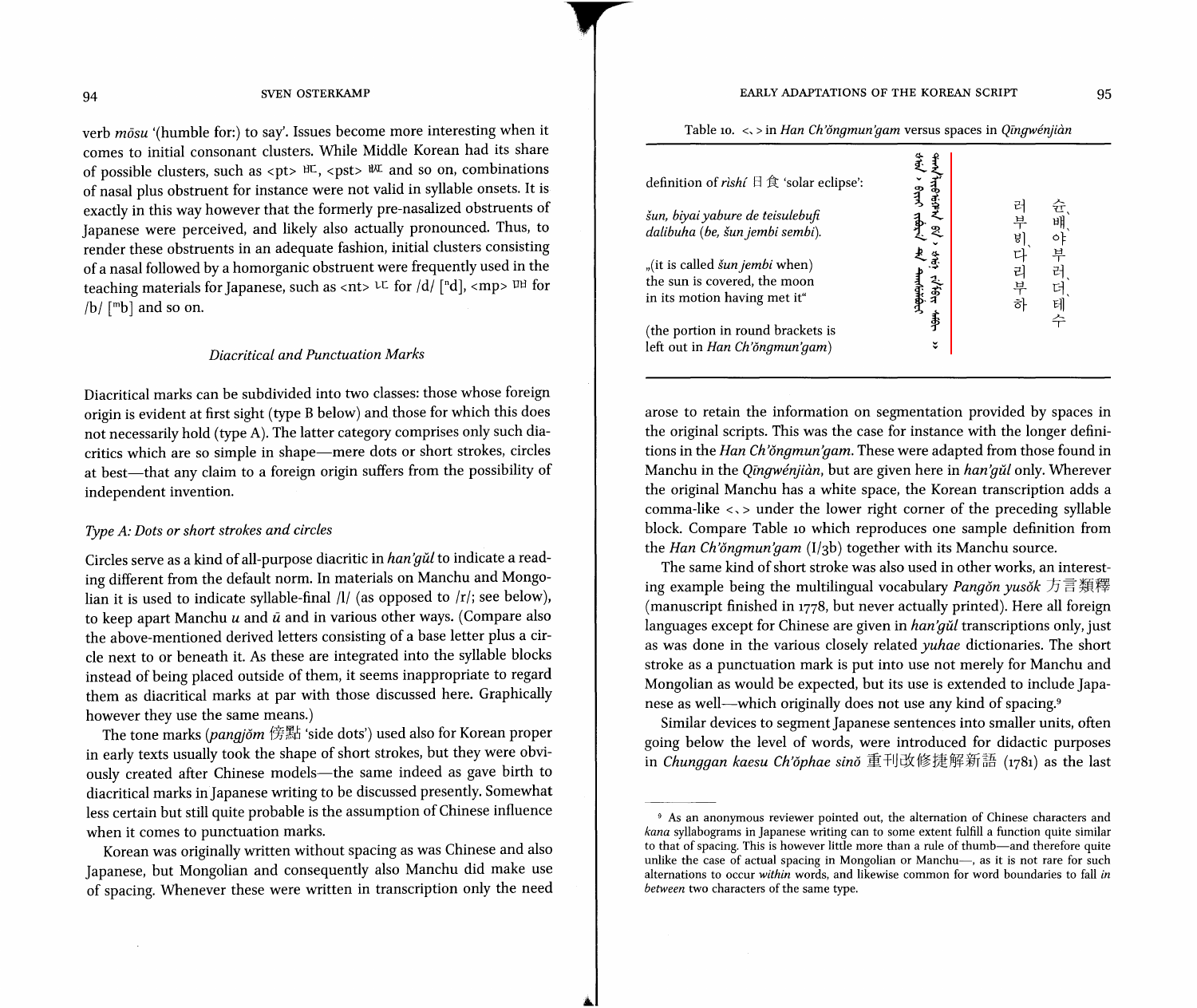# 96 SVEN OSTERKAMP

installment in the series to contain a parallel text in Korean and reading glosses in *han'gul.* It is however the Japanese main text to which small circles are attached here, as expected in the same position as the short strokes in *Han Ch'ongmun'gam* and *Pangon yusok.* The principles underlying the use of these circles are not always as straightforward as the mechanical replacement of white spaces with strokes in the case of Manchu (see Tsuji 1991 [ 1997: 173-192] for an analysis of their usage), but in any case it seems not unlikely that this kind of segmentation for a language that is usually reduced to writing without any spacing is nothing but an extension of what was first introduced in the teaching materials for Manchu and Mongolian.

While the Manchu portions of *Tongmun yuhae* (1748) take over the spacing from Manchu usage intact-despite the use of *han'gul* throughout-the latter works *Pangon yusok* (1778) and *Han Ch'ongmun'gam*  (1779?) retain the idea of word spacing but use short strokes instead. Interestingly this also applies to the Korean texts of some works printed during the second half of the 18th century, as noted by Tsuji (1997: 192, note 20 ). It thus appears hardly coincidental that at about the same time a new edition of the *Ch'ophae sino* is published that transfers the idea of segmentation to Japanese. For didactic purposes this was undoubtedly a huge leap forward, but at the same time it also allows us to observe the Korean compilers' analytical view on Japanese as an almost isomorphic foreign language.

Finally to come back to the above-mentioned *Ahakp'yon* once again, where we also find cases of a short stroke <, > next to the upper right comer of syllable blocks, now however to mark long vowels in Korean, Japanese as well as English. See table 11 for examples.

# *Type* B1: *Diacritics taken from Mongolian and Manchu letters*

A case leaving no doubt that neither Chinese influence was involved nor a genuinely Korean invention is the horn-like diacritical mark employed in the teaching materials for syllable-initial /l/ in Manchu and Mongolian (whereas syllable-final /l/ is indicated by a circle and /r/ left unmarked).

It was introduced to cope with the fact that the two languages have a phonemic contrast between /r/ and /1/ (which is also reflected in writing by virtue of different letters) while no such contrast exists in Korean phonology. The modem language merely features an allophonic variation between [l] and a flap [c], and there is reason to believe that the realization as a flap was originally-and still so in Middle Korean when the

|  | Table 11. <> to mark vowel length in Ahakp'yŏn |  |  |  |  |
|--|------------------------------------------------|--|--|--|--|
|--|------------------------------------------------|--|--|--|--|

| character                               |             | Sino-Korean Sino-Japanese | English transcr. of English                                                       |
|-----------------------------------------|-------------|---------------------------|-----------------------------------------------------------------------------------|
| shi $\sin$ sa $\lambda$<br>$zh$ òng $#$ | $curng \xi$ |                           | $si \wedge (=shi)$ Teacher thi: -chwa 티 츾<br>cyu:쥬 (= chū) Second sse-khon-ti 쌔콘드 |

script was created—used in most environments showing [1] today. In any case, Korean orthography is strictly phonemic here and accordingly uses the same single letter irrespective of its actual realization.

The distinction between narrow versus broad transcription in the works on Manchu has already been mentioned above. What triggered the use of a narrow transcription was the absence of the original script, in this case the absence of Manchu script. All of the textbooks mentioned in the introduction have the main text written in original script, to which a transcription in *han'gul* as well as a translation into Korean is added. As /1/ and /r/ have separate letters in Manchu script and the text in exactly this script was present, there was no necessity to indicate which of the two was meant in the transcriptions, which were identical for both. The dictionaries are different however: As was the case with the other *yuhae* for Mongolian and Japanese, the main text of the Chinese-Korean-Manchu dictionary *Tongmun yuhae* is entirely in Chinese characters and *han 'gul.*  The Manchu translations of the head words are merely transcribed, but not given in original script. The case of *Han Ch'ongmun'gam* is somewhat different, as at least the translations of the headwords are also found in original script here. The longer definitions in Manchu however are in transcription only and accordingly make consistent use of diacritics for  $|1|$ versus /r/---while the transcriptions for the headwords do not.

Where did the compilers get their inspiration for the hom-like diacritic from then? Even a cursory comparison of the examples from the *Tongmun yuhae* (facsimile edition YTTY 1956) given in table 12 with the various latter shapes of <l, m, a> in Manchu usage as shown in table 13 immediately reveals its origin: If the "spine" added in gray in the latter table is ignored together with the remaining elements all three letters have in common, it is a horn-like element pointing upwards that remains as the distinctive shape of  $\langle$ 1>. The diacritic used in the above-mentioned works is then nothing else but this distinctive element of the letter <1>.<sup>10</sup>

<sup>&</sup>lt;sup>10</sup> For a work on Manchu outside the tradition of the Bureau see for instance the mid-18th century Ch'onghagǔm 清學音 studied in Lee (1973). Here neither special letters nor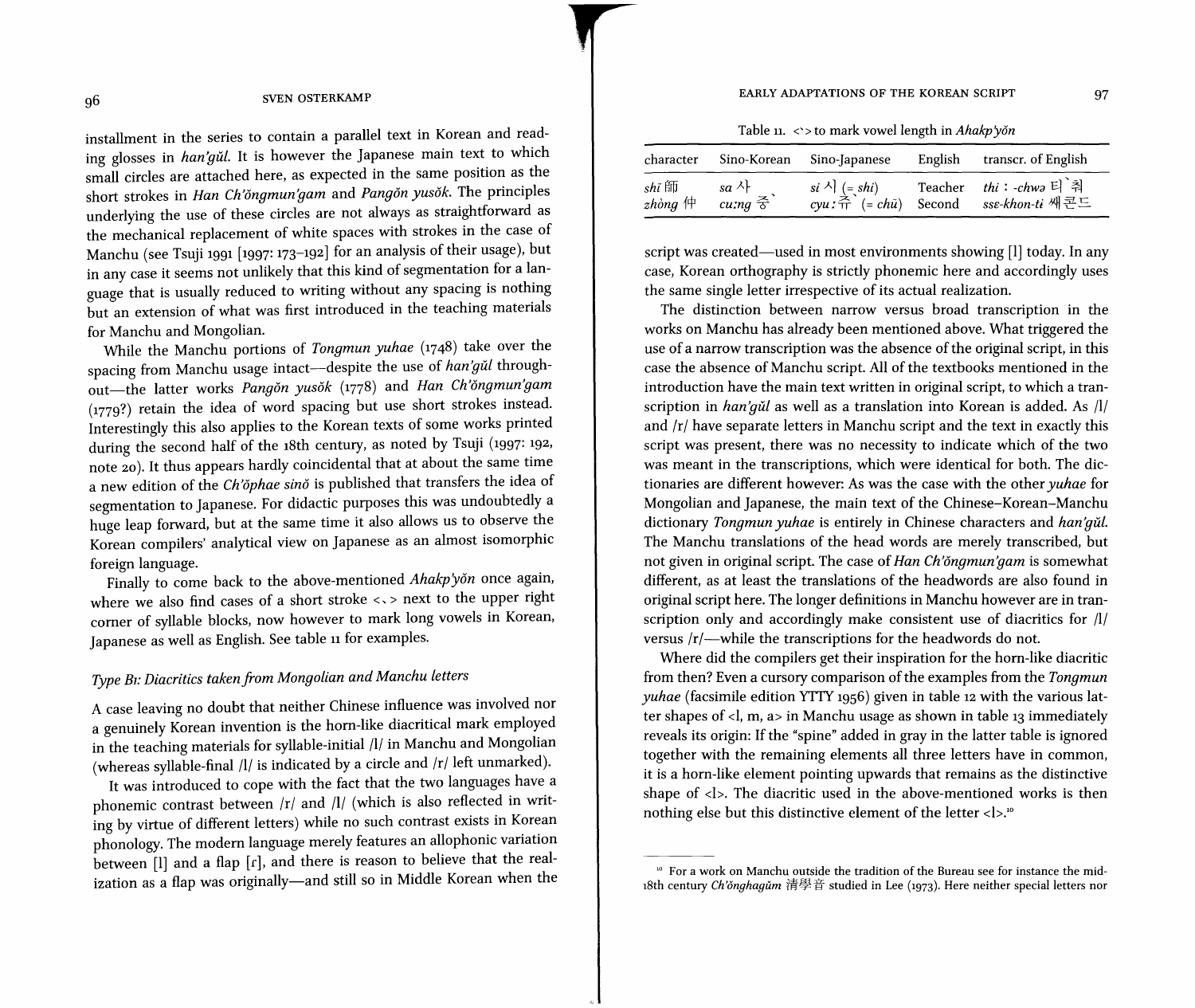



# Table 12. Diacritics to indicate Manchu /l/ in *Tongmun yuhae*

# *Type B2: Diacritics taken over intact from japanese*

Initially Japanese phonographic writing used separate syllabograms depending on the presence or absence of (prenasalization and) voicing. Before long the distinction was largely lost however and phonograms formerly used to render syllables with voiceless initials could be used to render those with voiced ones as well. A new means to differentiate between the two categories—which remained intact in the language, still forming a phonological opposition—was developed in a situation of language contact: Sinological studies demanded a precise notation of the various classes of initials in Chinese, including the already mentioned one termed *(quan)zhu6* (Japanese *daku),* i.e. that of voiced unaspirated obstruents. Tone dots used to mark the tone a given character is to be read in did not only give birth to the so-called side dots in Middle Korean texts. It also led to a parallel tradition in Japan.



As initial types had influence on tonal developments the different classes of initials were indicated by distinct signs, e.g. a single dot for *quanqing*  ones, but two dots for *quanzhu6* ones. Despite their name these tone dots existed in a variety of shapes, including besides dots also circles or short strokes, and it is a double stroke used in this manner that developed into the standard diacritical mark to indicate voiced obstruent initials (called dakuten, or 'dots [to indicate]  $zhu$ <sub>0</sub>[-type initials]'). Thus for instance <ta>  $\overline{\mathcal{P}}$  versus <da>  $\overline{\mathcal{P}}$ .

Now Korean lacks phonemic voicing contrasts. Stops and affricates are usually voiceless in initial position and only become voiced in voiced environments. While older works on Japanese at the Bureau concentrated on prenasalization rather than the accompanying voicing and introduced new consonant clusters of nasals plus homorganic obstruents as we have seen above, this became less and less of an option with prenasalization being gradually lost in Japanese. It is likely a consequence of this phonetic change that more recent works have at times simply borrowed *dakuten*  marks and applied them to *han'gŭl* blocks. Probably among the earliest examples is a manuscript closely related to the dictionary *Waeo yuhae*  mentioned above, entitled *Hwaŏ yuhae* 和語類解 (1837)," but the same can still be observed in the early twentieth century. Table 14 reproduces part

diacritics are used in what are evidently transcriptions by ear. Generally both Manchu  $\langle r \rangle$ and  $|1|$  are rendered by <l> (i.e.  $|1|$  [r]), the latter however tends to be transcribed as <m> (writing, as was usual at that time, Korean  $\frac{1}{1}$  [1:]) intervocalically.

The same strategy of singleton  $\frac{1}{r}$  [r] versus double  $\frac{1}{r}$  [1:] to render foreign  $\frac{r}{a}$  and  $\frac{1}{a}$ reprectively is still seen in modem loanwords, at least in intervocalic position. In *Ahakp'yon*  however this is also extended to English  $/r$ ,  $l$  in word-initial position, simply by transposing these initial consonants into intervocalic ones through prosthesis. Cf. *liver* as <il-li-va> 을리뻐 versus *river* <i-li-va> 으리뻐 (phonetically [il:iva] versus [iriva]; pp. 5, 8).

<sup>&</sup>lt;sup>11</sup> Manuscript in the possession of the library of the Graduate School of Letters, Kyōto University (shelf-mark Philology|2D|41c). For a facsimile edition see e.g. Chung (1988). Note that especially in the second volume the *dakuten* tend to be placed to the *left* of syllable blocks.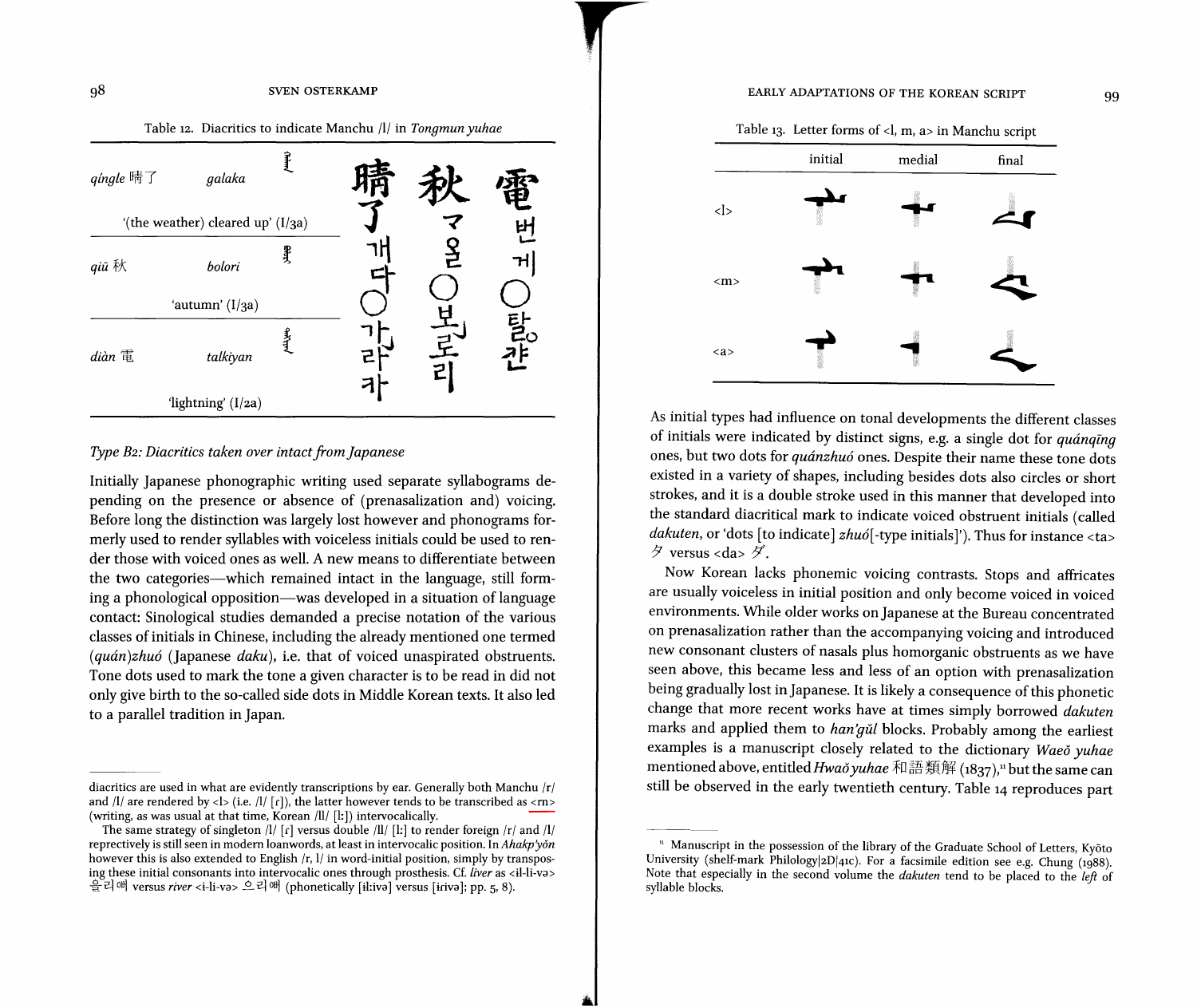# 100 SVEN OSTERKAMP

| Table 14. Han'gŭl with dakuten |  |  |  |
|--------------------------------|--|--|--|
|--------------------------------|--|--|--|

|      | -a | -i               | -и | -e | -0             |
|------|----|------------------|----|----|----------------|
|      | ガ  | ギ                | グ  | ゲ  | ゴ              |
| $g-$ | 가` | $7$ <sup>*</sup> | 구` | 계` | $\mathbb{I}^*$ |
|      | ザ  | ジ                | ズ  | ゼ  | ヽノ゚            |
| $z-$ | 사` | 시`               | 수* | 셰` | 소゛             |
|      | ダ  | ヂ                | ップ | デ  | F              |
| $d-$ | 다゛ | 디`               | 두` | 데` | 도°             |
|      | バ  | ピ                | ブ  | べ  | ポ              |
| b-   | 바` | 비,               | 부` | 베, | 耳,             |

of a syllable chart found on pages 12of. of *Nik-Kan Kan-Nichi gengoshu*  日韓韓日言語集, published in Tōkyō in 1910 (wrongly assigned glosses were moved to their proper position). The extent however to which these diacritics are actually used in this textbook is nothing compared to *Hwao yuhae,* or also the hom-like diacritic used for Manchu and Mongolian.

# *Assimilation in Terms ofWriting Direction*

Another interesting aspect of Korean writing used to render foreign languages has less to do with adaptation than with assimilation, namely in terms of writing direction. Following the Chinese model, Korean like japanese was traditionally and to some extent still is written in columns from right to left. It is thus only natural to see this direction retained in all premodern Korean works on Chinese and Japanese. Mongolian and Manchu are different however: While they are similarly written in columns, the direction is from left to right instead.

At least in part of the materials on Mongolian and Manchu one finds the Korean portions to imitate the direction of the surrounding text, they thus proceed from left to right, as would otherwise be quite unusual. To take the works on Manchu as an example, such an assimilated direction of writing is found in all textbooks proper, i.e. *Soaron, P'alsea, Samyok ch'onghae* and *Ch'ongo nogoltae,* namely in all phrase-for-phrase translations of the original text into Korean.

The two dictionaries *Tongmun yuhae* and *Han Ch'ongmun'gam* are under the influence of Chinese, as they are in fact all trilingual (Chinese-Korean-Manchu) with Chinese on top of the hierarchy. As is the case with all works on Chinese alone, the Chinese direction of writing is retained despite the primarily Manchu-oriented content. Interestingly here even the definitions in Manchu, which as was noted above are only given in transcribed form here, are written from right to left. As assimilation therefore occurs in both directions it is apparent that the direction of writing for *all* languages present in a given work is here simply determined by that of the main text or, in the case of the dictionaries, by that of the language used for the head words.

## *References*

- Abel-Remusat, Jean-Pierre 1820. *Recherches sur les langues Tartares, ou memoires sur dif[erens points de La grammaire et de La litterature des Mandchous, des Mongols, des Ouigours et des Tibetains. Tome I.<sup>er</sup>. Paris: Imprimerie Royale.*
- Bonaparte, Roland 1895. *Documents de l'epoque Mongole des Xl/Ie et* XIV" *siecles.* Paris: Imprime pour !'auteur.
- Chung Kwang [Chŏng Kwang] 鄭光 (ed.) 1988. *Chebon chipsŏng Waeŏ yuhae* 諸本集成倭 語類解 [Waeo yuhae, a collection of the different editions]. Seoul: T'aehaksa.
- Clauson, Gerard 1959. The bP'ags-pa alphabet. *Bulletin of the School of Oriental and African Studies, University of London* 22: 300-323.
- Congrès international des Orientalistes (ed.) 1874. Congrès international des Orientalistes. *Compte-rendu de La premiere session Paris-1873· Tome premier.* Paris: Maisonneuve et C<sup>ie</sup>.
- Junast [Zhàonàsītú] 照那斯圖 & Yáng Nàisī 楊耐思 1984. Bāsībā zì yánjiū 八思巴字研 究 [Studies in 'Phagspa script]. In: Zhōngguó mínzú gǔwénzì yánjiūhuì 中國民族古 文字研究會 (ed.), *Zhōngguó mínzú gǔwénzì yánjiū* 中國民族古文字研究 [Studies in the ancient scripts of China's minority peoples], Běijīng: Zhōngguó shèhuì kēxué, pp. 374-392.
- Hattori Shirō 服部四郎 1979. Nihon sogo-ni tsuite 13 日本祖語について・13 [On Proto-Japanese, part 13]. *Gekkan gengo* 月刊言語 8(3): 87-97.

Even if only in passing, it seems noteworthy to mention a rather similar approach in one of the two romanizations of Japanese advocated by Italian orientalist Antelmo Severini (1827-1909). He proposed to employ either a strict transliteration thruthful to the original spelling, with diacritics such as *dakuten* carried over without change, or a pronunciationbased transcription, depending on the audience and purpose (see Congres international des Orientalistes 1874: 114-130, 390-417; especially pp. 115-117). The former kind of romanization is found in several works by Severini and other scholars, such as his student Carlo Puini (1839-1924). To name but one example: already in the title of their collaborative publication *Repertorio Sinico-Giapponese* (Florence 1875) the title of the dictionary *Wa-Kan onshaku shogen jikō setsuyōshū* 和漢音釋書言字考節用集 is romanized as "Wa kan won seki siyo `ken `si kau setu you siu"—which not only strictly follows the then-current *kana* orthography (with e.g. <ka-u> *lJ" 5* for *ko* or <si-u> L *5* for *shu),* but also retains the *dakuten* in  $\epsilon$  ken>  $\forall$  *i*  $\land$  for *gen* and  $\epsilon$  si>  $\lor$  for *ji*.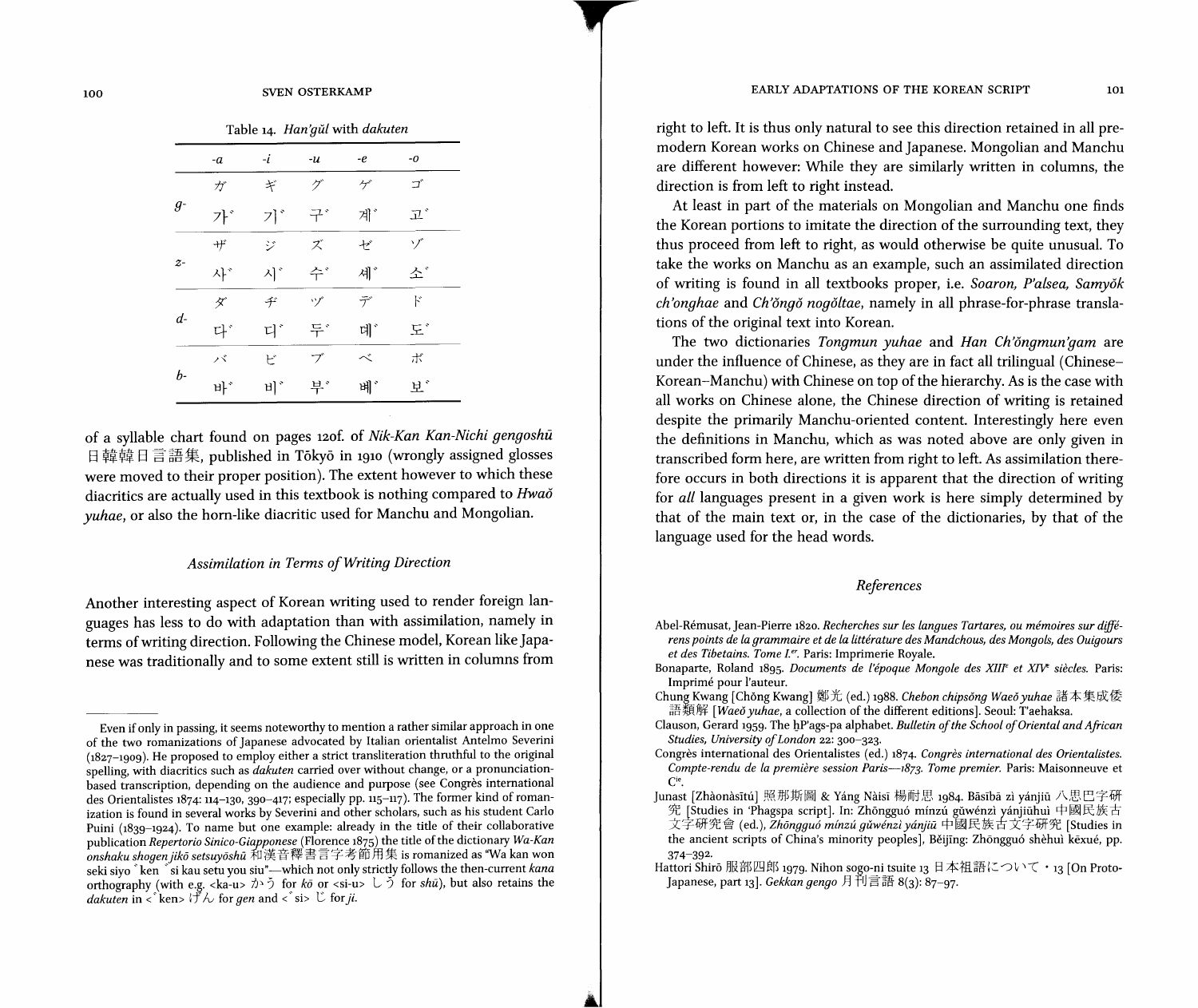#### SVEN OSTERKAMP

- Higuchi Kōichi 樋口康一 2001. Pasupa moji パスパ文字 [The 'Phagspa script]. In Kōno Rokurō 河野六郎, Chino Eiichi 千野栄一, Nishida Tatsuo 西田龍雄 (eds.), *Sekai moji* jiten 世界文字辞典 [Encyclopedia of the world's writing systems], Tōkyō: Sanseidō, pp. 727-734.
- Hope, Earl R. 1953. Karlgren's glottal stop initial in Ancient Chinese, with particular reference to the hPhags-pa alphabet and to certain points of linguistic psychology. Ottawa: s.n.
- 1957. Letter shapes in Korean Önmun and Mongol hPhagspa alphabets. *Oriens* 10(1):  $150 - 159.$
- Ledyard, Gari K. 1966. The Korean Language Reform of 1446. Doctoral dissertation, University of California, Berkelev.

1998. The Korean Language Reform of 1446 (Kungnip kugŏ yŏn'guwŏn ch'ongsŏ  $\overline{\boxtimes} \overline{\boxtimes}$ 國語研究院叢書 2). Seoul: Sin'gu munhwasa.

- Lee Ki-Moon [Yi Kimun] 李基文 1973. 18 segi-ŭi Manjuŏ pangŏn charyo 十八世紀의滿 洲語方言資料. [A source on an 18th century dialect of Manchu]. Chindan hakpo 震 檀學報 36: 99-132.
- Meister, Georg 1692. Der Orientalisch-Indianische Kunst- und Lust-Gärtner. Dresden: Johann Riedel.
- Müller, Andreas 1694. Syllabarium Japanicum geminum. E Manuscripto Meakensi alterum; alterum E Sinarum Traditione. Alphabeta Universi. Königsberg: Gottfried Bartsch.
- Nam Kwangu 南廣祐 1997. Koo sajon 古語辭典 [Dictionary of pre-modern Korean]. Seoul: Kyohaksa.
- Overmeer Fisscher, J.F. van 1833. Bijdrage tot de kennis van het Japansche rijk. Amsterdam: I. Müller & Comp.
- Siebold, Philipp Franz von 1832-[1857?]. Nippon. Archiv zur Beschreibung von Japan und dessen Neben- und Schutzländern. Leiden: Bei dem Verfasser.
- Tawata Shin'ichirō 多和田真一郎 1979. 15, 16 seiki Shurigo-no on'in (ge) 十五 · 十六世 紀首里語の音韻 (下) [The phonology of 15th to 16th century Shuri Ryūkyūan, part 2]. Okinawa bunka 沖縄文化 52: 23-42.
- Tsuji Seiji 辻星児 1991. Jūkan kaishū Shōkai shingo-ni mirareru kugiri shōten-ni tsuite 重 刊改修捷解新語に見られる区切り小点について [On the punctuation marks in form of small circles seen in Chunggan kaesu Ch'ŏphae sinŏ]. Jisho, gaikoku shiryō-ni voru Nihongo kenkyū 辞書・外国資料による日本語研究 [Studies in Japanese language based on dictionaries and foreign sources], Osaka: Izumi shoin, pp. 395-418.

1997. Chōsengoshi-ni okeru Shōkai shingo 朝鮮語史における『捷解新語』 [Ch'ophae sino in the history of the Korean language] (Okayama daigaku bungakubu kenkyū sōsho 岡山大学文学部研究叢書 16). Okayama: Okayama daigaku bungakubu.

- Wall, Charles William 1840. An examination of the ancient orthography of the Jews, and of the original state of the text of the Hebrew bible. Vol. II. London: Whittaker and Co.
- Wylie, Alexander 1870. On an Ancient Buddhist Inscription at Keu-yung-kwan, in North China. The Journal of the Royal Asiatic Society of Great Britain & Ireland, New Series 5  $(1): 14-44.$
- YTTY = Yŏnhǔi taehakkyo tongbanghak yŏn'guso 延禧大學校東方學研究所 (ed.) 1956. P'alsea, Soaron, Samyŏk ch'onghae, Tongmun yuhae 八歲兒 小兒論 三譯總解 同文類 解 (Kukko ch'onggan 國故叢刊 9). Seoul: Yŏnhŭi taehakkyo tongbanghak yŏn'guso.
- Yule, Henry (tr.) 1871. The book of Ser Marco Polo, the Venetian. Concerning the Kingdoms and Marvels of the East. 2 vols. London: John Murray.

102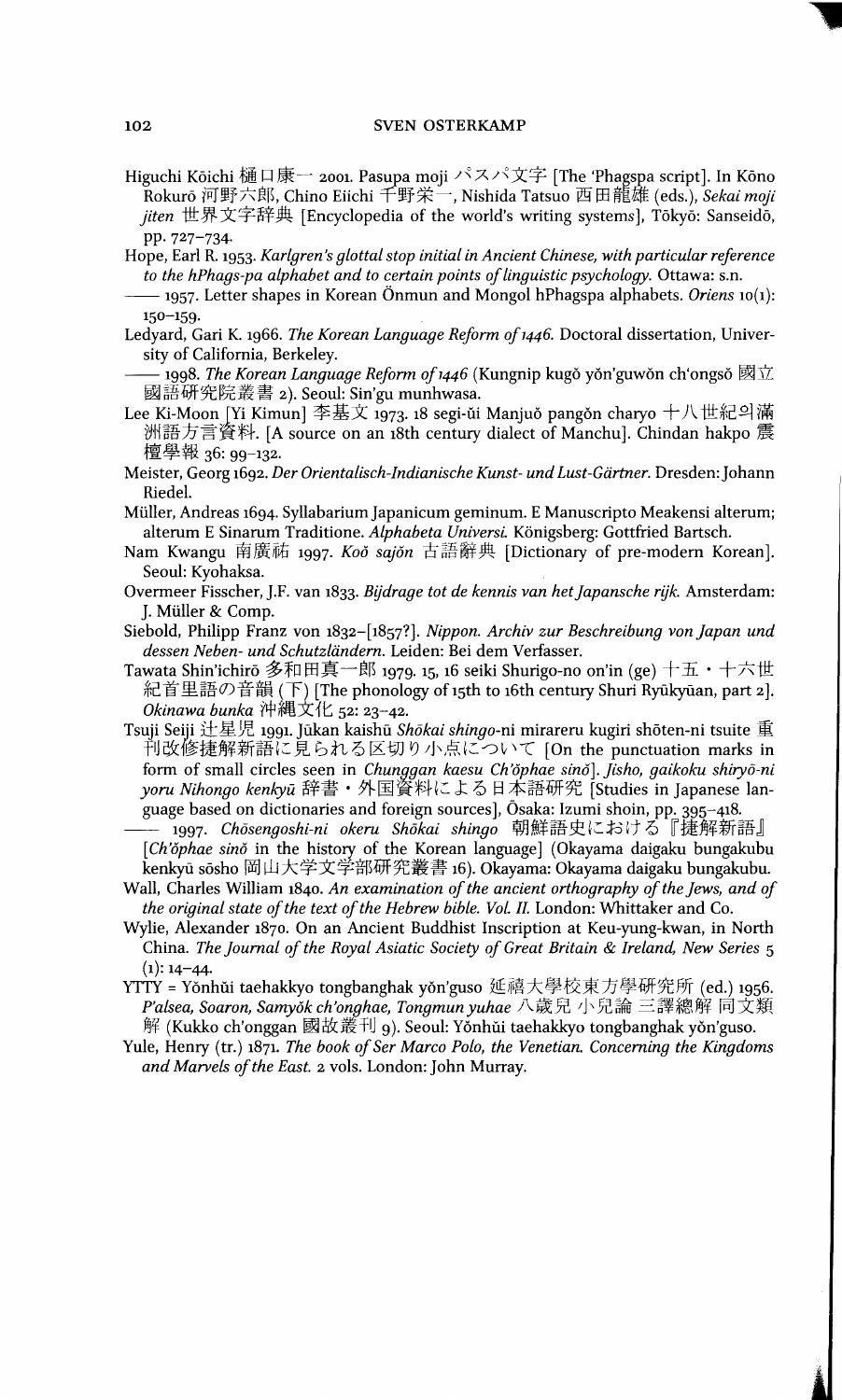# The Idea of Writing

**Writing Across Borders** 

Edited by

Alex de Voogt and Joachim Friedrich Quack



**BRILL** 

# LEIDEN · BOSTON 2012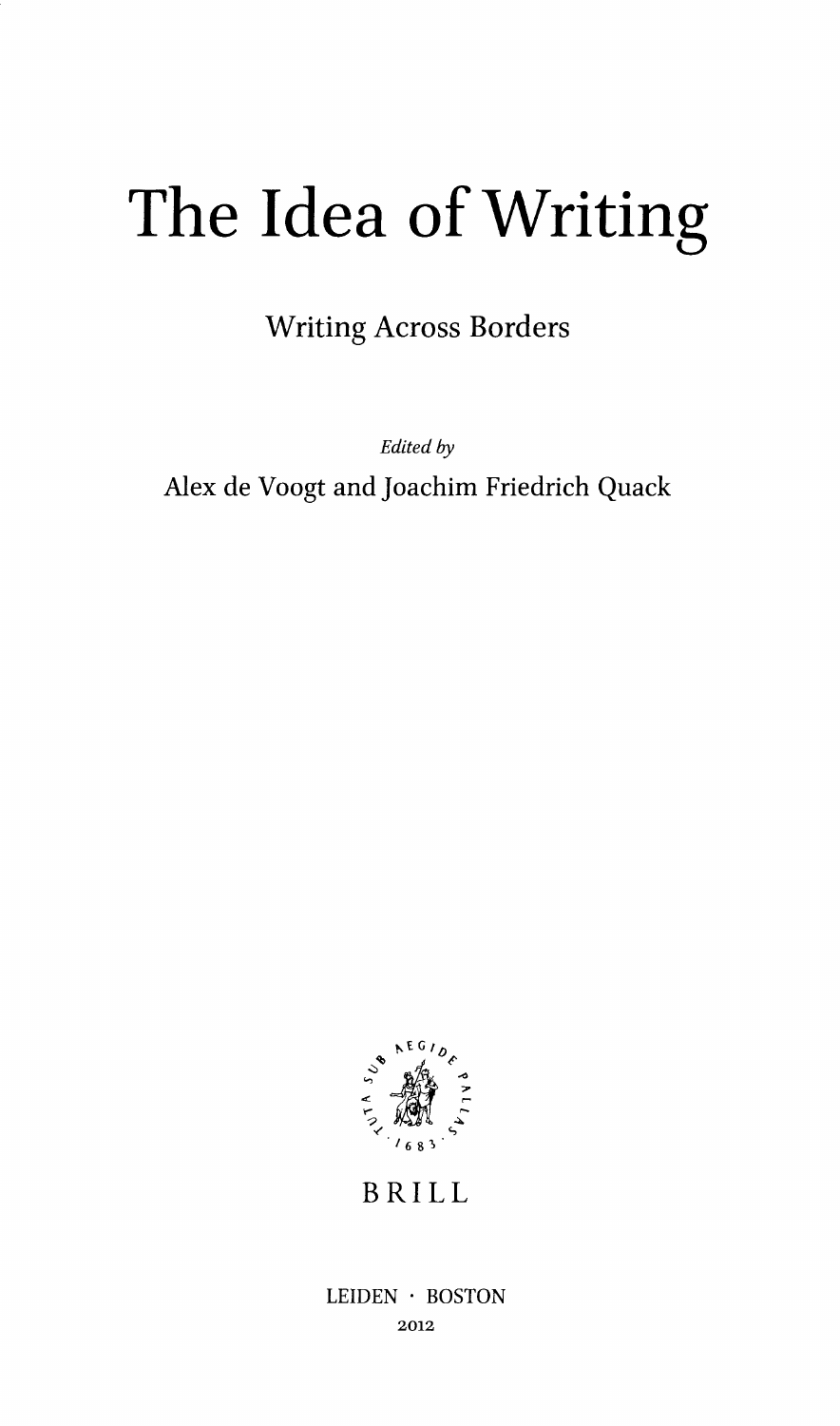*Cover illustration:* Multi-lingual sign posted by the Greek-Norwegian mission on Sai Island, Sudan, using Arabic and Old Nubian scripts for the Nubian language.

This book is printed on acid-free paper.

Library of Congress Cataloging-in-Publication Data

The idea of writing: writing across borders / edited by Alex de Voogt and Joachim Friedrich Quack.

p.cm.

Includes index.

ISBN g78-go-o4-21545-0 (alk. paper)

1. Writing. 2. Written communication. 3· Language and languages-Orthography and spelling. I. Voogt, Alexander J. de. II. Quack, Joachim Friedrich, 1g66-

P2n.l34 2011

 $302.2'$  244  $-d$  c23

2011037983

This publication has been typeset in the multilingual "Brill" typeface. With over 5,100 characters covering Latin, IPA, Greek, and Cyrillic, this typeface is especially suitable for use in the humanities. For more information, please see www.brill.nl/brill-typeface.

ISBN g78 go 04 21545 o (hardback) ISBN g78 go 04 21700 3 ( e-book)

Copyright 2012 by Koninklijke Brill NV, Leiden, The Netherlands. Koninklijke Brill NV incorporates the imprints Brill, Global Oriental, Hotei Publishing, IDC Publishers, Martinus Nijhoff Publishers and VSP.

All rights reserved. No part of this publication may be reproduced, translated, stored in a retrieval system, or transmitted in any form or by any means, electronic, mechanical, photocopying, recording or otherwise, without prior written permission from the publisher.

Authorization to photocopy items for internal or personal use is granted by Koninklijke Brill NV provided that the appropriate fees are paid directly to The Copyright Clearance Center, 222 Rosewood Drive, Suite 910, Danvers, MA 01923, USA. Fees are subject to change.



PRINTED BY AD DRuK BV - ZEIST, THE NETHERLANDS

# **CONTENTS**

|                                                                                                                                      | vii |
|--------------------------------------------------------------------------------------------------------------------------------------|-----|
| Invention and Borrowing in the Development and Dispersal of<br>Alex de Voogt                                                         | 1   |
| 27-30-22-26 - How Many Letters Needs an Alphabet? The Case<br>Reinhard G. Lehmann                                                    | 11  |
| Nubian Graffiti Messages and the History of Writing in the<br>Alex de Voogt & Hans-Jörg Döhla                                        | 53  |
| Konstantin Pozdniakov                                                                                                                | 69  |
| Early Adaptations of the Korean Script to Render Foreign<br>Sven Osterkamp                                                           | 83  |
| Han'gŭl Reform Movement in the Twentieth Century: Roman<br><b>Thorsten Traulsen</b>                                                  | 103 |
| The Character of the Indian Kharosthi Script and the "Sanskrit<br>Revolution": A Writing System Between Identity and<br>Ingo Strauch | 131 |
| Symmetry and Asymmetry, Chinese Writing in Japan: The Case<br>Aldo Tollini                                                           | 169 |